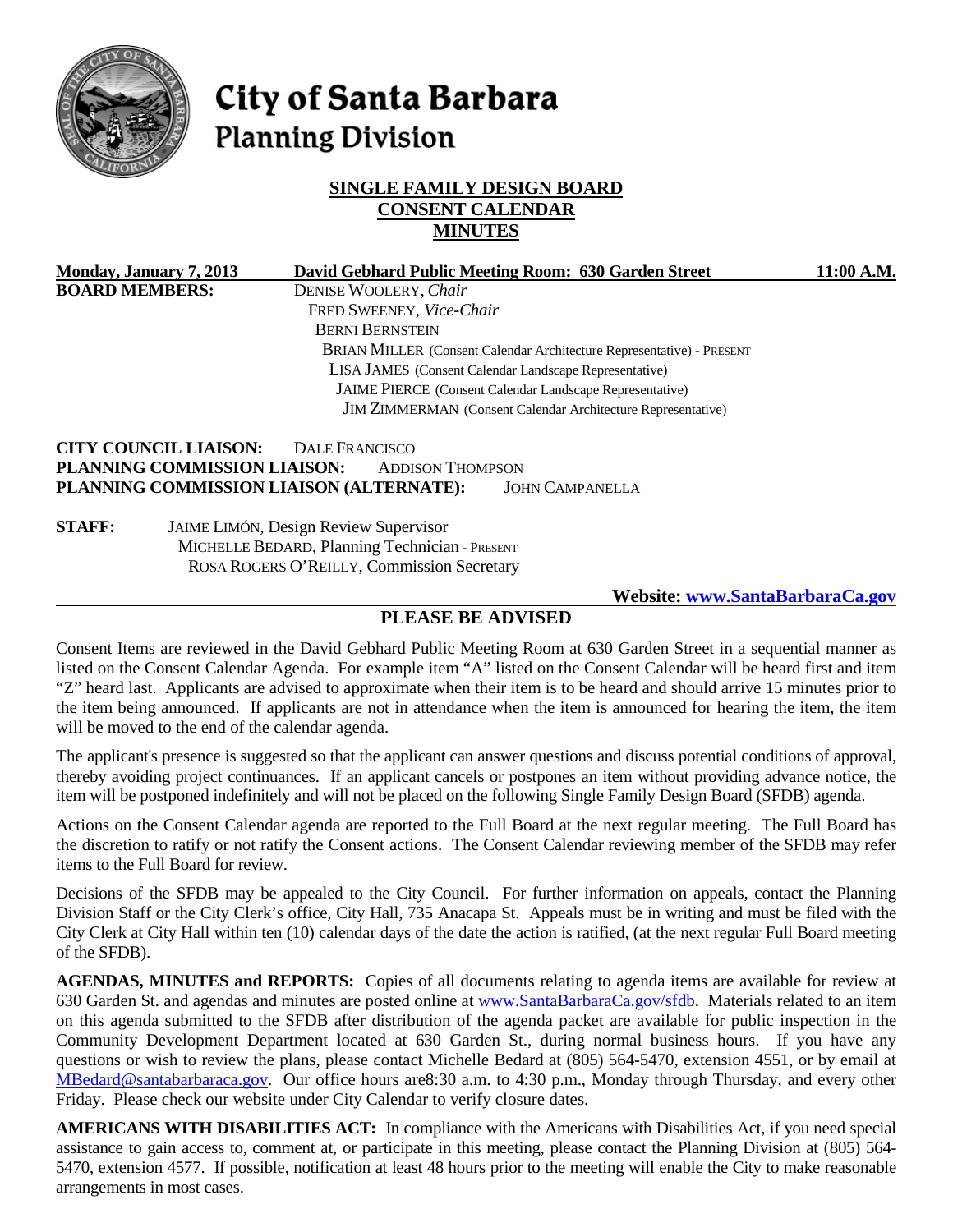**NOTICE:** On December, 17, 2012, the Agenda was duly posted on the indoor and outdoor bulletin boards at the Community Development Department, 630 Garden Street, and online at [www.SantaBarbaraCa.gov/sfdb.](http://www.santabarbaraca.gov/sfdb)

**PUBLIC COMMENT:** Any member of the public may address the Single Family Design Board Consent Representative for up to two minutes on any subject within their jurisdiction that is not scheduled for a public discussion before the Board.

#### **CONTINUED ITEM**

### **A. 331 CONEJO RD A-1 Zone**

| Assessor's Parcel Number:  | 019-050-031         |  |
|----------------------------|---------------------|--|
| <b>Application Number:</b> | MST2012-00454       |  |
| Owner:                     | Daniel Heckman      |  |
| Architect:                 | Craig Shallenberger |  |

(Proposal to rebuild a single-family residence and garage destroyed in the Tea Fire. The proposal will rebuild the original 2,328 square foot, two-story, single-family residence and attached 412 square foot two-car garage, located within the footprint of the original residence. The proposed total of 2,740 square feet, located on a 11,674 square foot lot in the Hillside Design District, is 72% of the maximum floor-to-lot area ratio (FAR).)

### **(Second Concept Review. Action may be taken if sufficient information is provided.)**

**Project Design Approval with the finding that the Neighborhood Preservation Ordinance criteria have been met as stated in Subsection 22.69.050 of the City of Santa Barbara Municipal Code, and continued one week to Consent with the following comments:** 

- 1) Relocate the front door on the west elevation (as noted on Sheet A-3.1) to be centered between the columns of the front porch.
- 2) Provide the corner banding details; the railing details; cut sheets of the front door and garage door; show exterior lighting details on elevations; and study corbels on porch.
- 3) Provide a landscape plan to indicate current site landscaping; landscaping shall comply with the city low water use plantings and high fire requirements. Consult with Ann Marx for high fire area landscape plan review.
- 4) Provide a color board (8.5x11) for SFDB File.

The ten-day appeal period was announced from the date of approval ratification of these minutes by the Board on Monday, January 14, 2013.

# **NEW ITEM**

#### **B. 1150 BEL AIR DR E-1 Zone**

Assessor's Parcel Number: 043-280-018 Application Number: MST2012-00483 Architect: Steve Harrel Owner: Alta Community Invest, LLC

(Proposal for an interior and exterior remodel to an existing two-story 2,350 square foot single-family residence and a detached 320 square foot two-car garage, located on a 14,810 square foot parcel in the Hillside Design District. Alterations include a new trellis/deck addition, replacement of all windows and doors, the addition of one new window and one new door, adding shutters to the windows, and the replacement of the garage door.)

# **(Action may be taken if sufficient information is provided.)**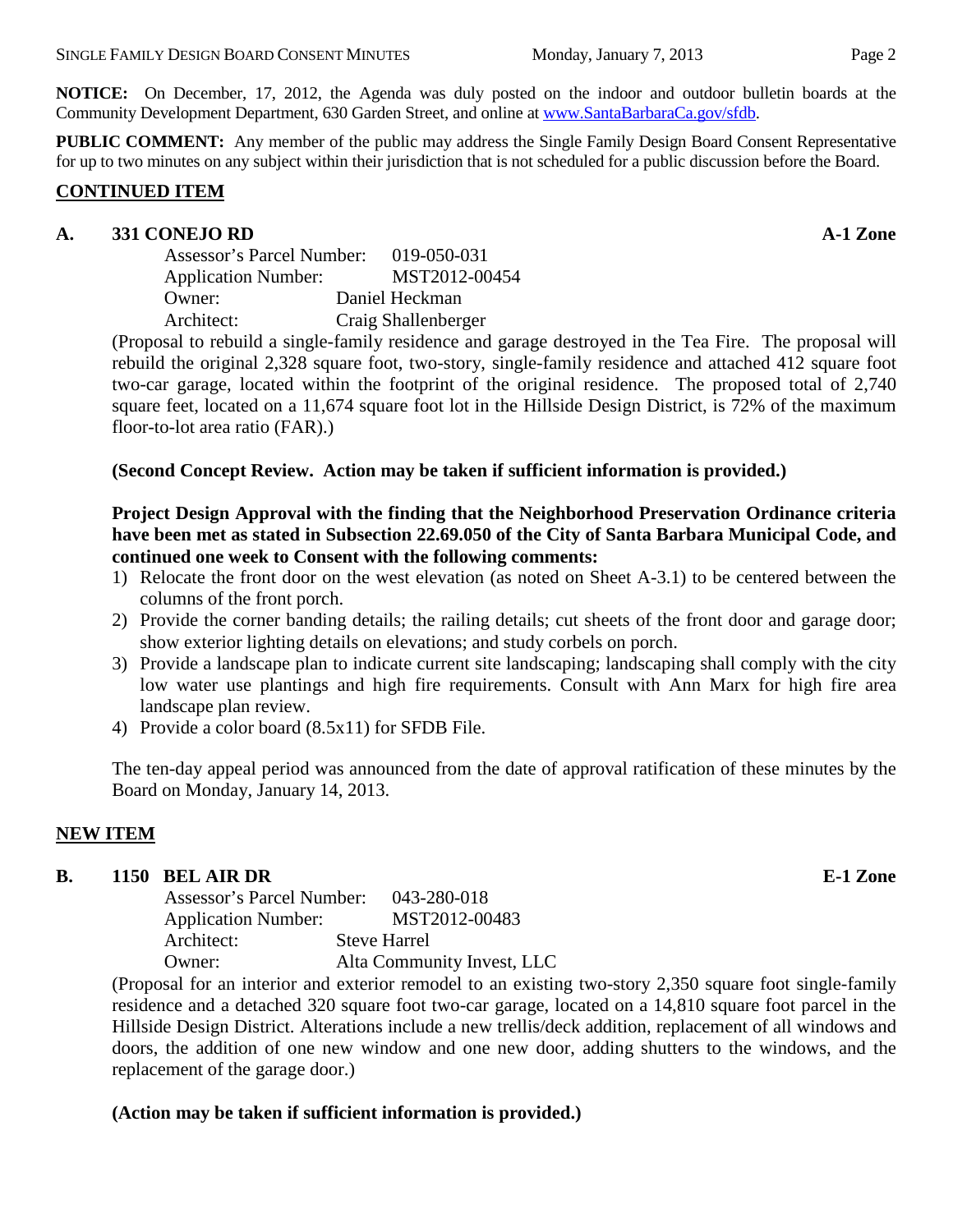- 1) Address zoning plan check corrections.
- 2) Update plans and label all existing siding and proposed new siding; update windows to reflect all proposed details, including trim and shutter details; indicate replacement windows to be replaced in same window openings, i.e. no increase of window sizes and no new windows within the setback.
- 3) Provide a larger scale site plan on cover sheet; provide both existing and proposed elevations and floor plans on separate sheets.
- 4) Provide all details on plans; include deck and railing details.
- 5) Provide a colors and materials board (8.5x11) for the SFDB file.

## **NEW ITEM**

#### **C. 1661 SHORELINE DR E-3/SD-3 Zone**

| Assessor's Parcel Number:  | 045-173-040                 |
|----------------------------|-----------------------------|
| <b>Application Number:</b> | MST2012-00489               |
| Owner:                     | <b>Snowden Family Trust</b> |
| Architect:                 | Robert Klammer              |
| Engineer:                  | Mark Rogers                 |

(Proposal for an interior remodel and exterior alterations to an existing one-story 2,462 square foot single-family residence and attached 421 square foot two-car garage located on an 20,473 square foot parcel in the appealable jurisdiction of the Coastal Zone. Exterior alterations include replacement of doors and windows, removal of an existing spa and construction of a new spa attached to the existing pool, addition of a new trellis, a new outdoor fireplace, demolition of existing site fences/gates and construction of a new 8-foot tall wall and new 6-foot tall gates.)

#### **(Action may be taken if sufficient information is provided.)**

## **Project Design Approval and Final Approval with the finding that the Neighborhood Preservation Ordinance criteria have been met as stated in Subsection 22.69.050 of the City of Santa Barbara Municipal Code.**

The ten-day appeal period was announced from the date of approval ratification of these minutes by the Board on Monday, January 14, 2013.

# **NEW ITEM**

#### **D. 1035 CIMA LINDA LN A-2 Zone**

Assessor's Parcel Number: 015-202-004 Application Number: MST2012-00344 Landscape Architect: Sam Maphis Owner: Peter Sadowski

(Proposal to construct two 5-foot tall driveway gates and one 5.5-foot tall pedestrian gate to be located between existing 3.5-foot tall stucco columns and site walls along the front of the property. The proposal includes Staff Hearing Officer review for a requested zoning modification to allow the gates to exceed the maximum 3.5-foot height within the 10-foot setback.)

**(Comments only; project requires environmental assessment and Staff Hearing Officer Review for requested zoning modifications.)**